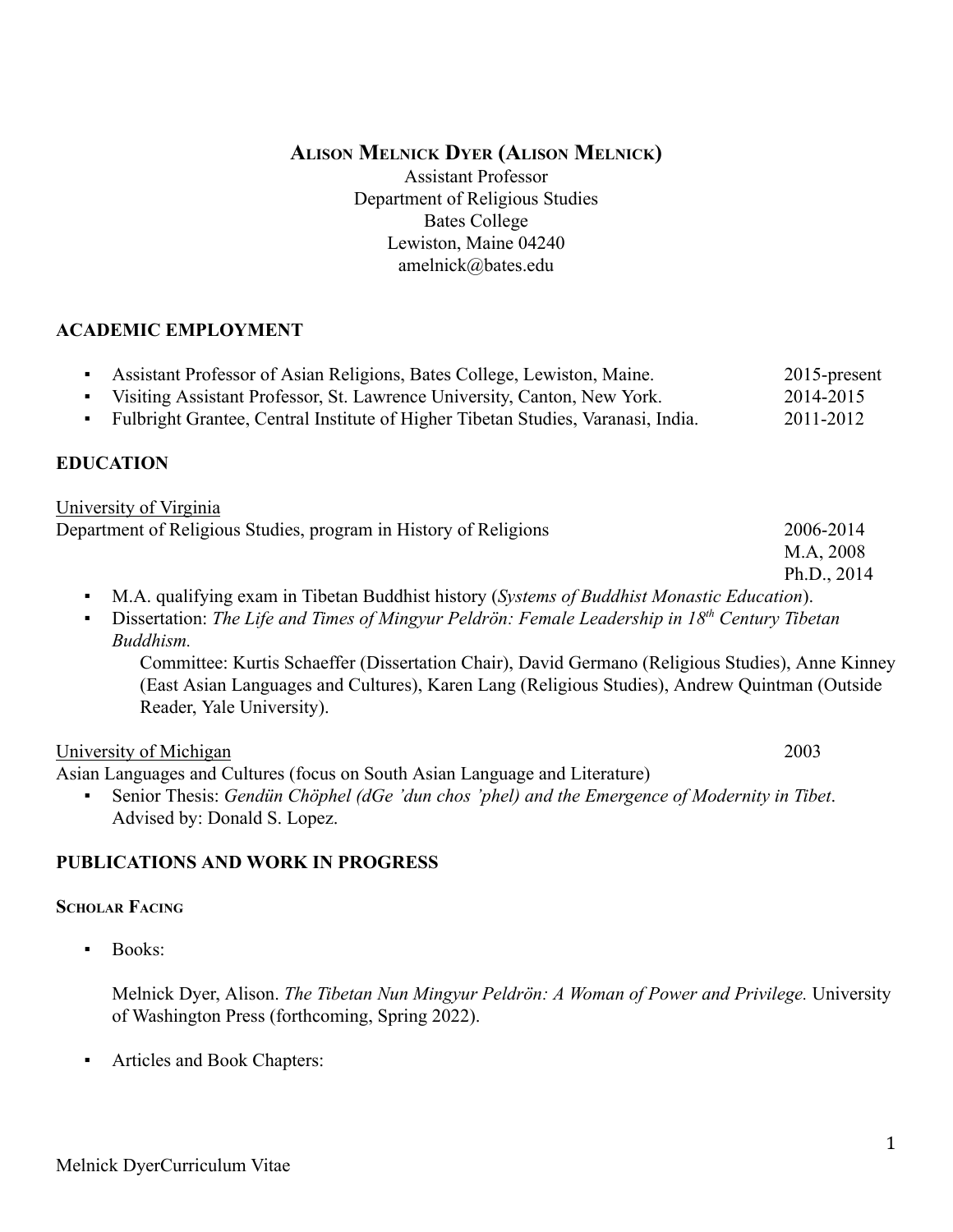Melnick Dyer, Alison. "The Canyon of Despair." Chapter in *Longing to Awaken,* edited by Holly Gayley and Dominique Townsend. University of Virginia Press. (forthcoming).

Melnick Dyer, Alison. "Female Authority and Privileged *Lives*: The Hagiography of Mingyur Peldrön." *Journal of International Association of Buddhist Studies.* Volume 41, 2018, pp. 209-234.

Melnick, Alison. "Beyond the Recovery of Women: The Evolving Study of Gender in Tibetan Buddhism." In *Religion Compass*, 2018, (e12287).

Melnick, Alison. "Mingyur Peldron." In *Treasury of Lives*. 2015. http://treasuryoflives.org/biographies/view/Mingyur-Peldron/9394.

**Invited Book Reviews:** 

Melnick, Alison. "*Buddhism and Ireland*, by Laurence Cox," Book Review in *The Journal of Buddhist Ethics*. 2015.

Works Under Review and in Progress:

Melnick Dyer, Alison. "Reading Women at the Margins of Hagiography." Invited by Pascale Engelmajer for a special issue on "Buddhist Women's Religiosity: Contemporary Feminist Perspectives." In *Religions*.

# **PUBLIC FACING**

**Invited Articles:** 

Melnick Dyer, Alison. "Eighteenth-Century Advice for Modern Women of Privilege." In *Sakyadhita*. Sakyadhita International, 2021. Invited by Karma Lekshe Tsomo.

Melnick Dyer, Alison. "The Dharma of Bees." In Vajra Dakini Nunnery's *Newsletter*, 2021. Invited by Khenmo Drolma

Other Media:

*How to Maintain a Writing Practice*. Invited Presentation for the University of Toronto's Ho Centre for Buddhist Studies' "How Do You Do It?" Series: November 2020. <https://www.youtube.com/watch?v=fYBxhO0EUtM>

"Tibetan Buddhism, Gender, and the Life of Mingyur Peldron." Invited podcast interview with Gregory Soden (host) for the Classical Ideas Podcast. July, 2020. <https://www.stitcher.com/podcast/the-classical-ideas-podcast/e/74378670?autoplay=true>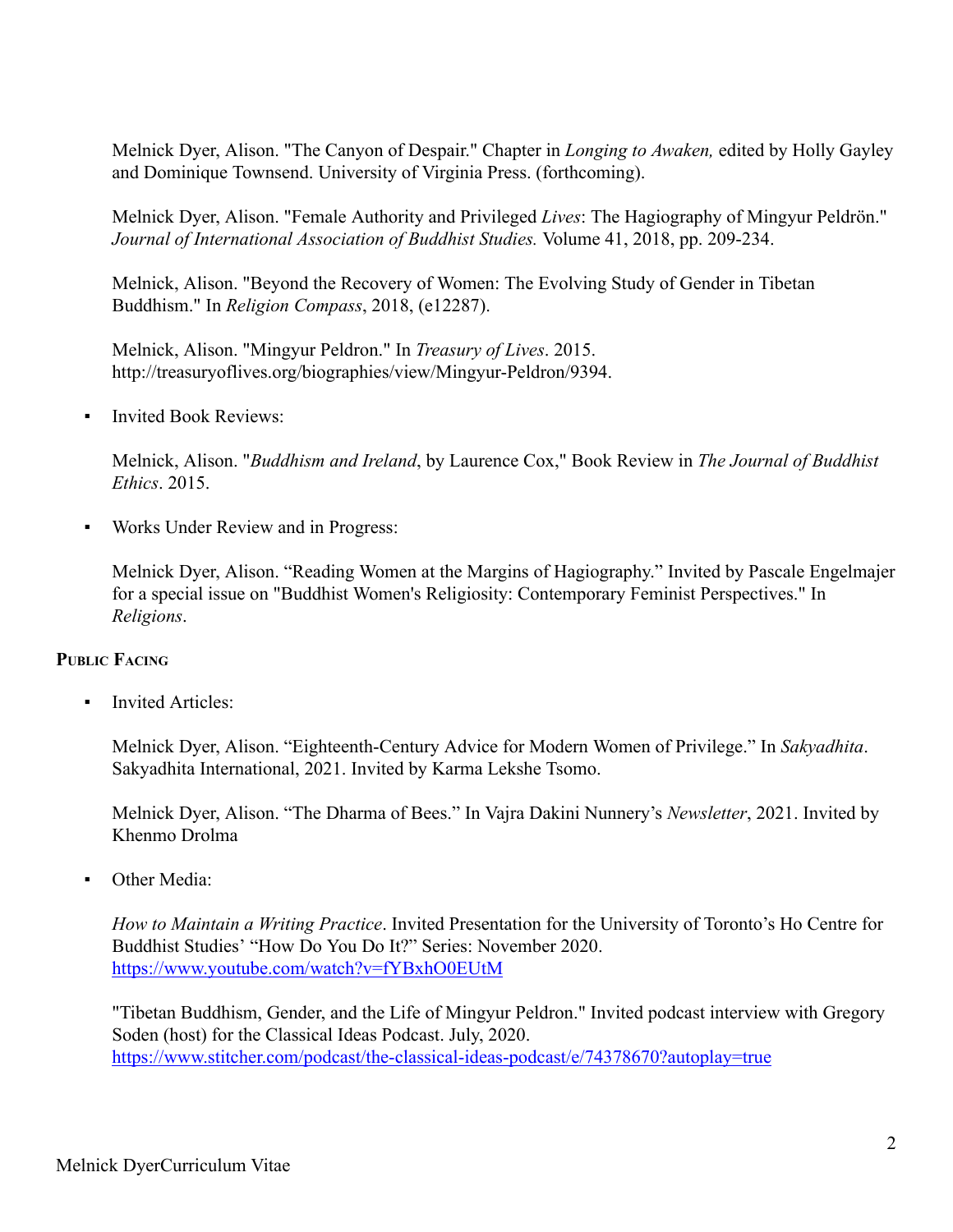*Buen Camino* Podcast. Invited by Bates Multifaith Chaplaincy. Interviewed by Multifaith Fellows Joan Buse and Matt Suslovic. June, 2019.

## **PRESENTATIONS, TALKS, AND PANELS**

#### **SCHOLARSHIP**

Invited Workshop, "Gender and the Politics of Translation: Reading the Life of a Female Tibetan Saint." Workshop on "Translation and the Analytical Study of Religion." The Study of Religion as an Analytical Discipline at the University of Regina (SORAAAD). San Diego, November, 2019.

"Admonitions and Advice: Mingyur Peldron's Instructions to Men and Women." American Academy of Religion Annual Meeting. Denver, Colorado, November 2018.

Invited paper, "Coming of Age in Exile: Mingyur Peldrön in Sikkim." Association for Nepal and Himalayan Studies Annual Meeting, Austin, Texas. February 2016.

"Female Authority and the Lives of Women in 18<sup>th</sup> Century Tibet: Reading Hagiography as History." Atlanta, Georgia. American Academy of Religion Annual Meeting, November 2015.

"Women's Religious Education: One Historical Precedent." Charlottesville, Virginia. Association for Asian Studies Southeast Conference, January 2015.

"The Literary *Life* of Jetsün Mingyur Peldrön: The 18th Century Creation of a Public Identity." Baltimore, Maryland. American Academy of Religion Annual Meeting, November 2013

"Blood, Wrath, and Fear in the Life of an 18<sup>th</sup> Century Buddhist Teacher: Tibetan Life Writing and the Creation of Female Administrative Authority." Charlottesville, Virginia. Buddhist Traditions: New Directions, Graduate Studies Conference in Buddhist Studies, 2012.

### **CONFERENCE SERVICE (OUTSIDE BATES)**

(upcoming) Invited Panel Chair, "Women and Revelation in India, Tibet, and China." Panel co-sponsored by the Arts, Literature, and Religion Unit; Comparative Studies in Religion Unit; Tibetan and Himalayan Religions Unit; and Women and Religion Unit. American Academy of Religion Annual Meeting, San Antonio, November 2021.

Invited Panel Chair, "New Approaches in Asceticism" exploratory session. American Academy of Religion Annual Meeting. San Diego, November, 2019.

Invited Panel Chair: "Hagiography & Healing: Contemporary and Classical Perspectives." Religion and Disability Studies Group, American Academy of Religion Annual Meeting in San Antonio, Texas. 2016.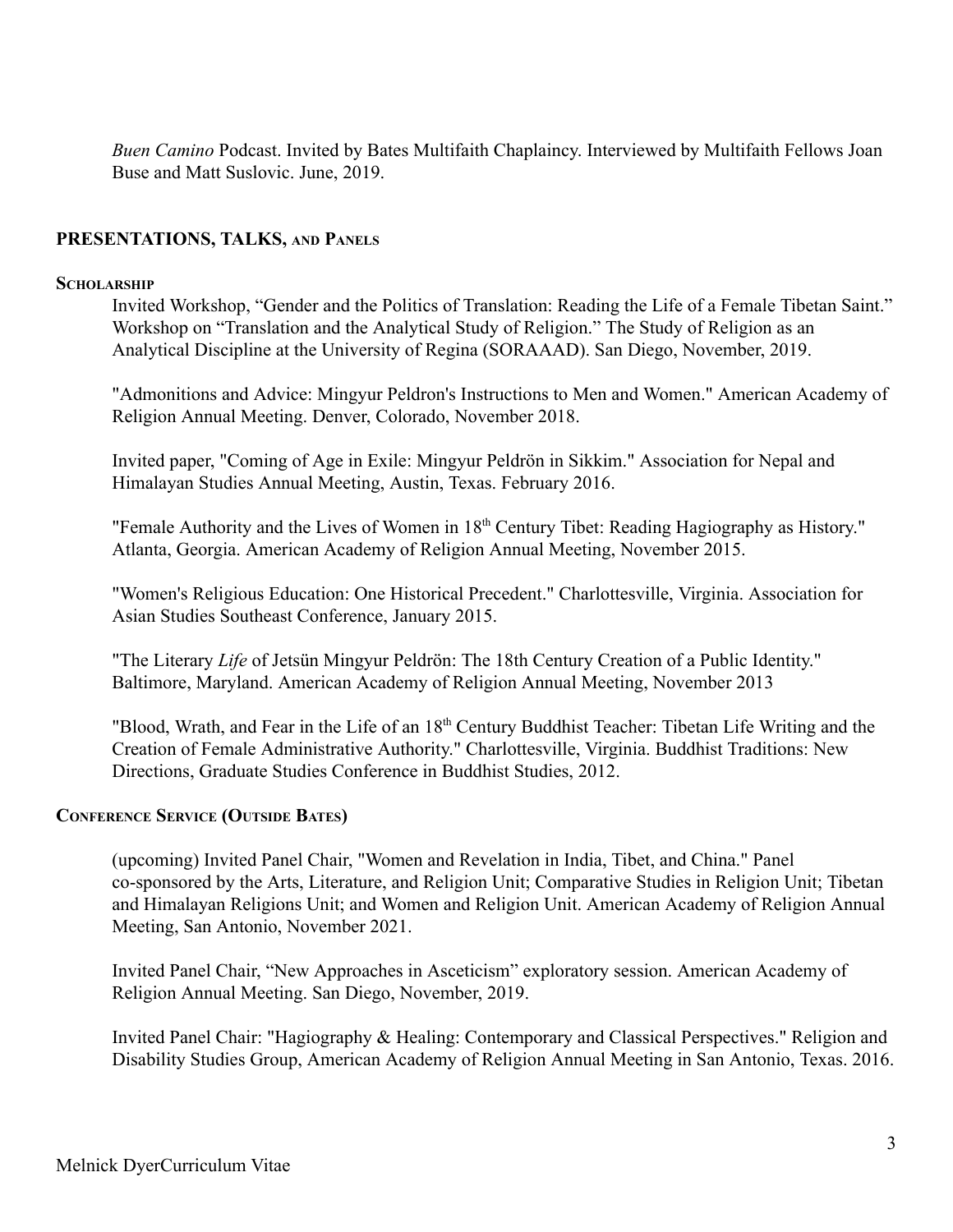Invited Panel Chair: "Theoretical Approaches to the Study of Tibetan Protector Deities." Buddhism Section, American Academy of Religion Annual Meeting in San Antonio, Texas. 2016.

Panel Organizer: "Writing Tibetan Women." Tibetan and Himalayan Religions Unit. American Academy of Religion Annual Meeting. Baltimore, Maryland. November 2013.

Conference Organizer: Buddhist Studies Group at the University of Virginia, Graduate Student Conference "Buddhist Meditation: History, Culture, Development, Science." 2013-2014.

Conference Organizer: Annual Buddhist Studies Graduate Conference. "Buddhist Traditions: New Directions." Hosted by the University of Virginia, 2012.

## **PUBLIC FACING AND STUDENT FACING TALKS (BATES AND BEYOND)**

(Upcoming) Speaker: "Yasodhara and the Buddha: Women in the Early Buddhist Community." A Lhabab Duchen Celebration organized by Vajra Dakini Nunnery, in conversation with Vanessa Sasson, October  $27<sup>th</sup>$ , 2021.

Invited Guest Lecturer: "Studies of Gender in the Field of Asian Studies." Nathan Faries' Senior Seminar on the Individual and Society in East Asia (ASIA 320). Bates College, September 2021.

Invited Presenter: Workshop on "Talking Himalayan Borderlands: A Workshop on Disciplinary Approaches and Methods." Hosted by Indian Institute of Technology (IIT) Madras, Ashoka University, and O.P Jindal Global University, February, 2021.

Invited Panel Participant: "Daughters of the Buddha Have No Fear." Vajra Dakini Nunnery, November, 2020.

Invited Guest Lecturer: "Studies of Gender in the Field of Asian Studies." Nathan Faries' Senior Seminar on the Individual and Society in East Asia. Bates College, September 2020.

Invited Panelist: My Favorite W2 Writing Assignment, Bates College, December 2019.

Invited Panelist: Fulbright Alumni Panel. Hosted by the Maine Chapter of the Fulbright Association at Bates College. April 2019.

Panelist: Syllabus Redesign with Kirk Read and the Academic Resource Commons. Bates College, January, 2018.

Invited Guest Lecturer: "Buddhism" Judith Hierstein's course "Faith of our Fathers." University of Southern Maine, May 2017.

Panelist: Publicly Engaged Pedagogy at Bates (Harward Center), Bates College, April 2017.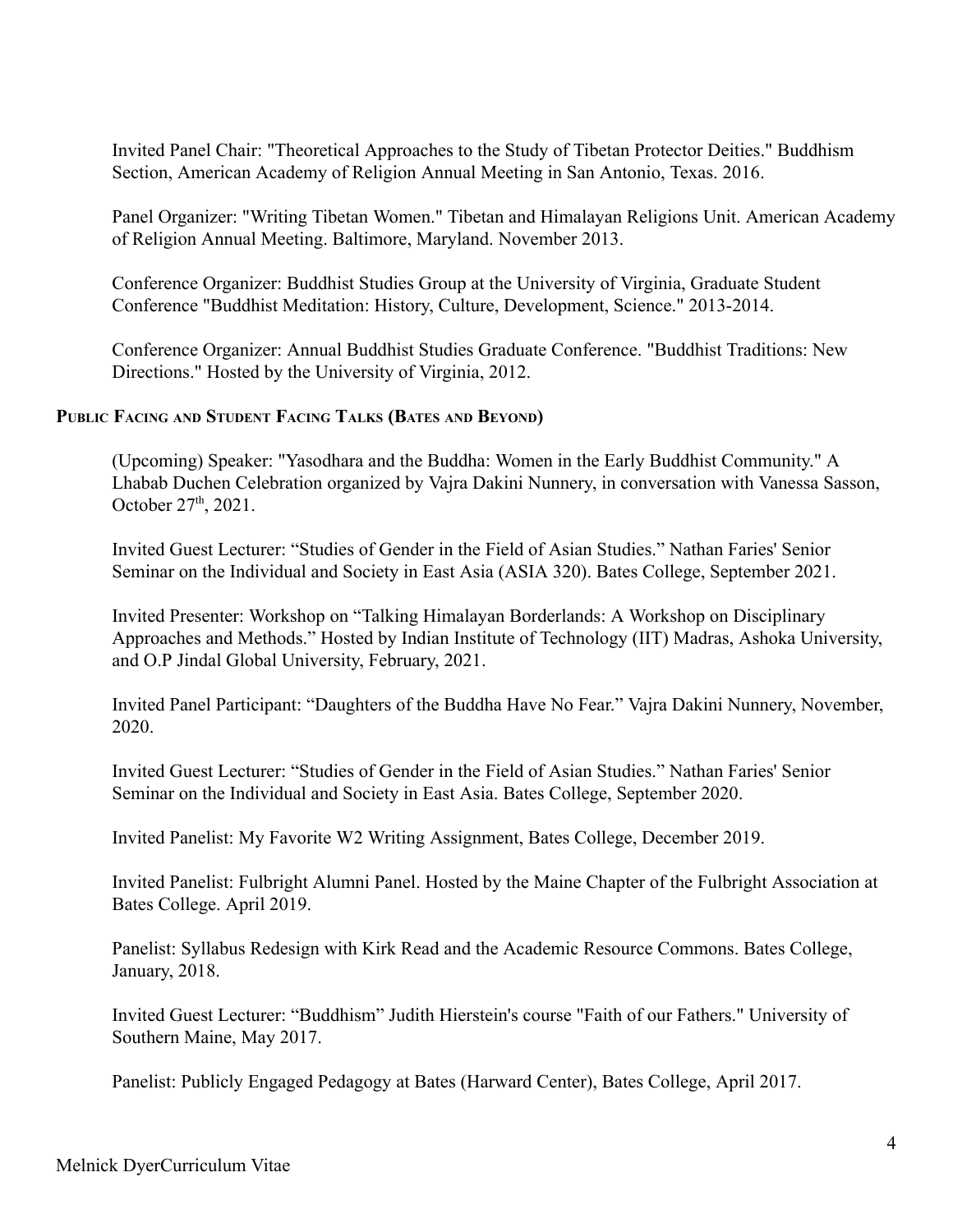Invited Guest Lecturer: "Dōgen's *Mountains and Waters Sutra* (*Sansui-kyō*)". Cynthia Baker's First Year Seminar. Bates Morse Mountain, October 2017.

Invited Guest Lecturer: "Self-Immolation and Religion in Modern Tibet." Cynthia Baker's course on Religion, Violence, and Non-Violence. Bates College, March 2017.

Invited Guest Lecturer: "Asian Spirituality" summer course, directed by Michiaki Okuyama. Hartford Seminary, June 2016.

Invited Guest Lecturer: "Dōgen's *Mountains and Waters Sutra* (*Sansui-kyō*)". Cynthia Baker's First Year Seminar. Bates Morse Mountain, October 2015.

Invited Guest Lecturer: "Asian Spirituality" summer course, directed by Michiaki Okuyama. Hartford Seminary. June 2015.

Invited Guest Lecturer: "Women's Biographies in Tibetan Buddhism." Karen Lang's graduate course on Women in Buddhism. University of Virginia, January 2015.

Invited Speaker: "Buddhist Women in the 21<sup>st</sup> Century: Education and Innovation." University of Mary Washington, March 2013.

Invited Guest Lecturer: "The Life of the Buddha and the Jātaka Tales." Karen Lang's undergraduate course on Buddhism. Talk entitled University of Virginia, 2009.

# **TEACHING**

COURSES TAUGHT AT BATES COLLEGE

- Death and the Afterlife REL 110: Winter 2017, Winter 2018, Winter 2020
- Introduction to Asian Religions ASRE 155, Fall 2015, Fall 2016, Fall 2017, Fall 2019, Fall 2020
- Buddhist Traditions ASRE 250, Winter 2016, Winter 2017, Winter 2018, Winter 2020, Winter 2021
- Religions of Tibet ASRE 251, Fall 2015, Winter 2017, Winter 2019, Fall 2019
- Buddhist Texts in Translation ASRE 308: Winter 2017, Fall 2020
- Buddhism and Gender GSRE 311: Fall 2016, Winter 2019, Winter 2021
- Epics of Asia: Myth and Religion ASRE 348, Winter 2016, Fall 2017, Winter 2020
- From Shangri-La to Radical Dharma: Buddhism in North America, ASRE s28, 2019
- The Buddhist Himalaya ASRE s26: Study Abroad in Ladakh, 2018
- Independent Study: Buddhism and Psychotherapy, REL 360, Winter 2021

COURSES TAUGHT AT ST. LAWRENCE UNIVERSITY

- Religious Life of India, Fall 2014
- Mystery and Meaning: Theories and Methods for the Study of Religion, Fall 2014
- **Buddhist Religious Traditions, Spring 2015**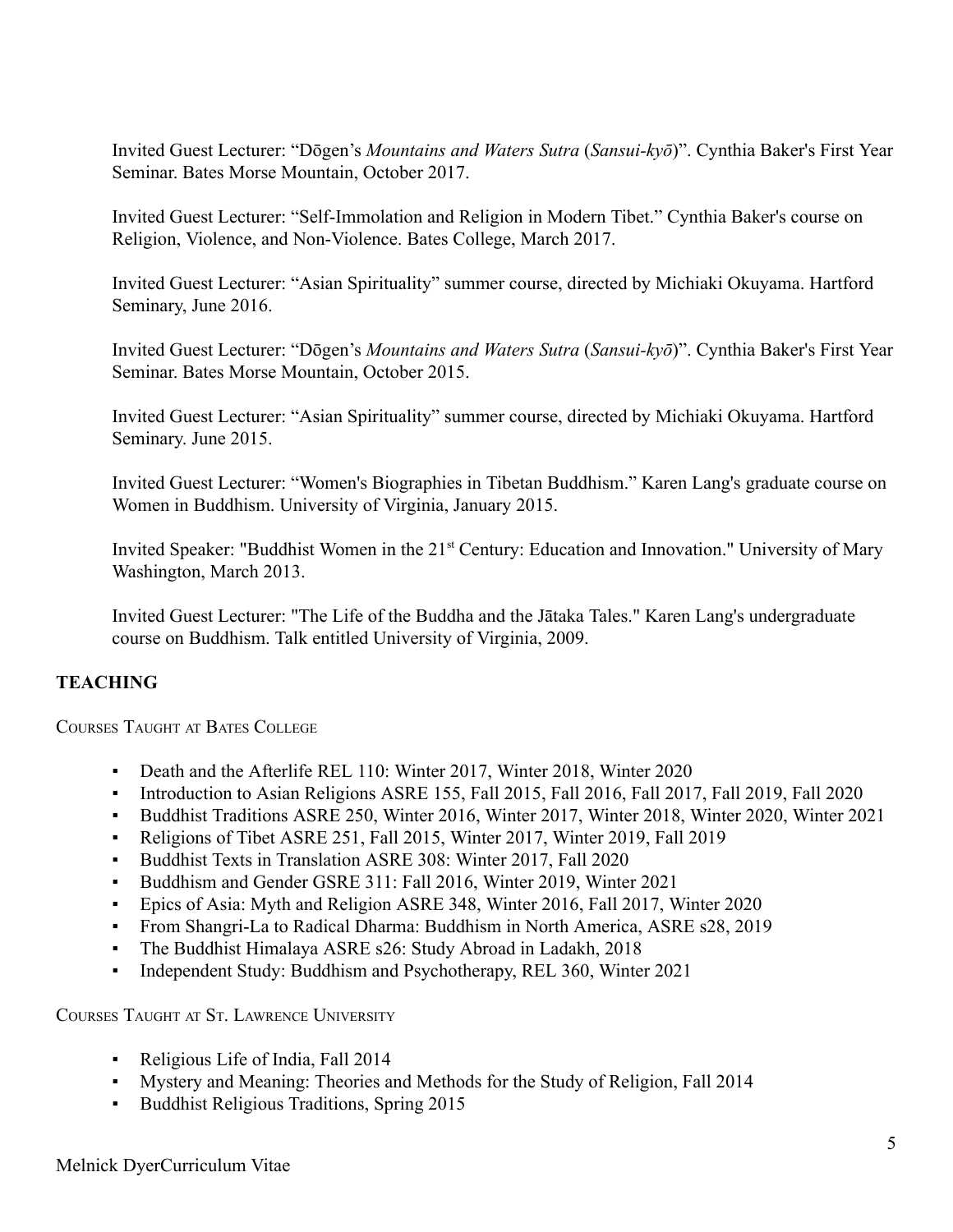- Religious Life of Tibet, Spring 2015
- Religion and South Asian Literature, Spring 2015

COURSES TAUGHT AT THE UNIVERSITY OF MARY WASHINGTON

Women in Buddhism, Spring 2013

COURSES TAUGHT AT PIEDMONT VIRGINIA COMMUNITY COLLEGE

Introduction to Eastern Religious Traditions, Fall 2012

COURSES TAUGHT AT THE UNIVERSITY OF VIRGINIA

- Tibetan Buddhism, Spring 2010 Teaching Assistant to Prof. Jann Ronis.
- **•** Introduction to Buddhism, Fall 2009 Teaching Assistant to Prof. Karen Lang.
- Introduction to Eastern Religious Traditions, Spring 2009 Teaching Assistant to Prof. John Nemec.
- Tibetan Buddhism, Fall 2008 Teaching Assistant to Prof. David DiValerio.

ACADEMIC ADVISING AT BATES COLLEGE

Current Religious Studies Major Advisees: 50% of departmental majors, as of September 2021 Current Religious Studies Minor Advisees: 38% of departmental minors, as of September 2021

SENIOR THESIS ADVISING AT BATES COLLEGE

Will Zimmerman, '21 (Religious Studies): "Dharma for All: Mindfulness in the United States of America." Fall 2020.

Sullivan Brock, '20 (Asian Studies): "Refractions of Gender and Authority as Seen Through Izanami, Izanagi, Amaterasu, and Susanoo in Japanese Creation Mythology." Fall 2019.

Lydia Sullivan, '20 (Religious Studies): "Independent Thinkers & Women Unrestrained: Táhirih, Sera Khandro, and Mary Baker Eddy in the Androcentric Public Sphere of the 19<sup>th</sup> and 20<sup>th</sup> Centuries." Winter 2020.

Jin Wei, '20 (Religious Studies): "Folklore and Religions Reimagined in Contemporary China." Winter 2020.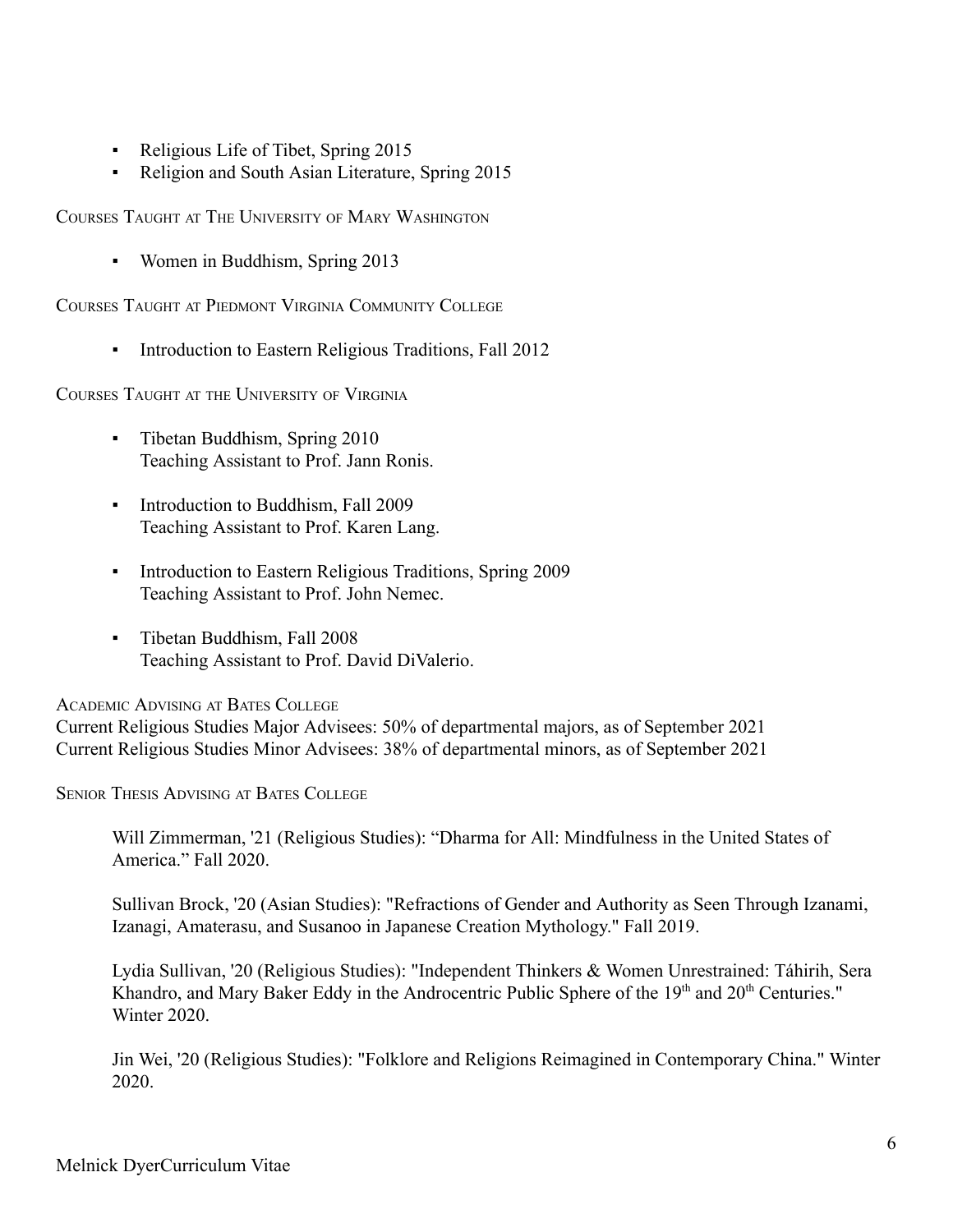Olga Revzina '18 (Religious Studies): "Machik Labdrön and Tsultrim Allione's Commitment to All Sentient Beings: Ancient Wisdom and Modern Buddho-Psychology." Winter 2018.

Emma Hampson '18 (Religious Studies): "The Americanization of Buddhism and the Subsequent Development of Mindfulness Based Stress Therapy: Is There a Role for Religion in Healthcare?" Winter 2018.

Kai Lindsey '18 (Religious Studies): "The Intergenerational Transmission of Buddhism in Maine." Fall and Winter, 2017-2018.

Kate Traquina '17 (Gender and Sexuality Studies): "Sexual and Gendered Violence in Early Tibetan Buddhist Conversion Lore." Winter, 2017.

Audrey Puleio '17 Thesis (Environmental Studies and Religious Studies, combined): "Spiritual-Environmental Responsibility: Emotional Connection to Nature as Seen in *Avatar.*" Fall and Winter, 2016-2017

HONORS THESIS COMMITTEES AT BATES COLLEGE

Olga Revzina '18 (Psychology): "Round and Round Like a Squirrel on a Wheel: Exploring the Role of Negative Affect and Rumination in Mood Changes During Pain."

Zoe Seaman-Grant '17 (Women and Gender Studies, now Gender and Sexuality Studies): "Constructing Womanhood and the Female Cyborg: A Feminist Reading of Ex Machina and Westworld."

Duncan Reehl ' 17 (Music): "One Hand Clapping: Hearing Zen in <<Recueil de pierre et de sable>>."

DIRECTED INDEPENDENT STUDIES AT BATES COLLEGE

Khushi Choudhary, '23. Buddhism and Psychotherapy, Winter 2021

Khushi Choudhary, '23. Buddhism and Psychotherapy Independent Summer Research, Summer 2021. Funded by a Hoffman Scholarship (\$4000).

STUDENT RESEARCH ASSISTANTS AT BATES COLLEGE

- Olga Revzina, '18
- Lydia Sullivan, '20
- Anna Maheu, '21
- Madeline Korbey, '23
- *▪* Khushi Choudhary, '23

### **PROFESSIONAL SERVICE AND DEVELOPMENT**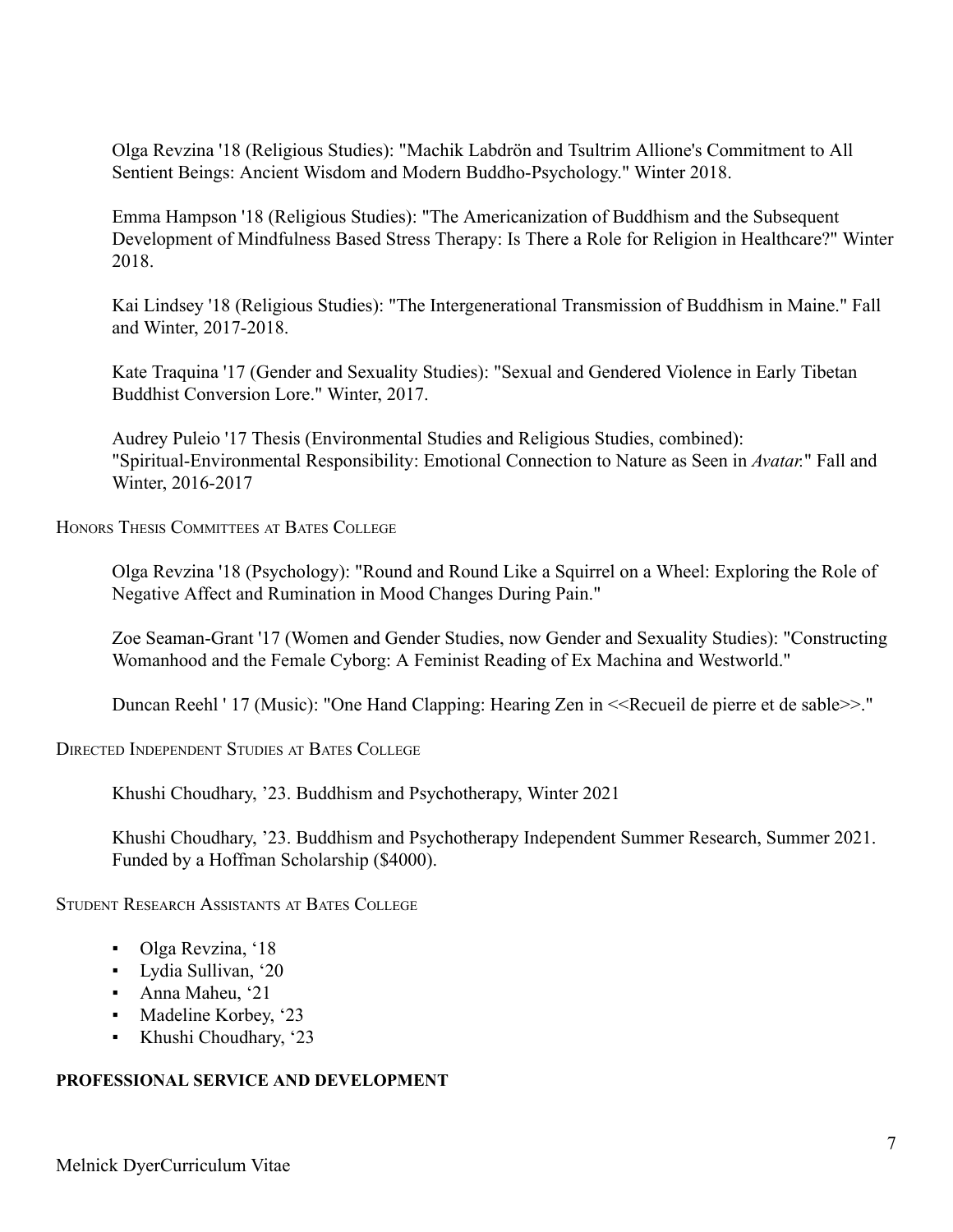SERVICE AT BATES COLLEGE

## Elected and Appointed Committees

- Phillips Student Fellowship Committee, Fall 2021-present (appointed)
- Curriculum Review Committee, Fall 2020-present (elected)
- Mellon Grant for Equity and Inclusion in the Humanities, 2019 (appointed)
- Asian Studies Program, Fall 2016-present (appointed)
- Otis Committee, Fall 2016-Winter 2019 (invited)

### Search Committees

- Assistant Professor of Politics search (Gender and Development). Fall 2019-Winter 2020
- Visiting Assistant Professor of Chinese search, Spring 2019
- Assistant Professor of Chinese search, Winter 2019 (sub-committee to re-write a previous search application).
- Dean of Faculty/Vice President for Academic Affairs search, May-December 2017 (appointed by President Spencer)
- Visiting Assistant Professor of Religious Studies search, Jan 2018-May 2018
- C3 Fellow in Religious Studies search, January-March 2016

### Coordinator for General Education Concentrations (GECs)

Buddhism GEC, May 2017-present Coordinator Women and Gender in Asia GEC, Fall 2017-present Coordinator South Asian Studies GEC, Fall 2016-present Coordinator

### **Other**

Parliamentarian Pool (working with Parliamentarian Michael Sargent, and Matt Coté), Fall 2021

### Conferences and Guest Speakers at Bates

Shreena Gandhi, *Yoga and White Supremacy*. Invited Learning Associate, with Learning Associate Award. Fall 2020

Ann Gleig, *From Being 'Enlightened' to Being 'Woke': Racial Justice Work in American Convert Buddhism*. Short Term 2019.

Khenmo Drolma of Vajra Dakini Nunnery, Falmouth, Maine. Invited Learning Associate, with Learning Associate Award, Winter 2019.

Acharya Yeshe of Vajra Dakini Nunnery, Falmouth, Maine. Invited Learning Associate, with Learning Associate Award, Winter 2019.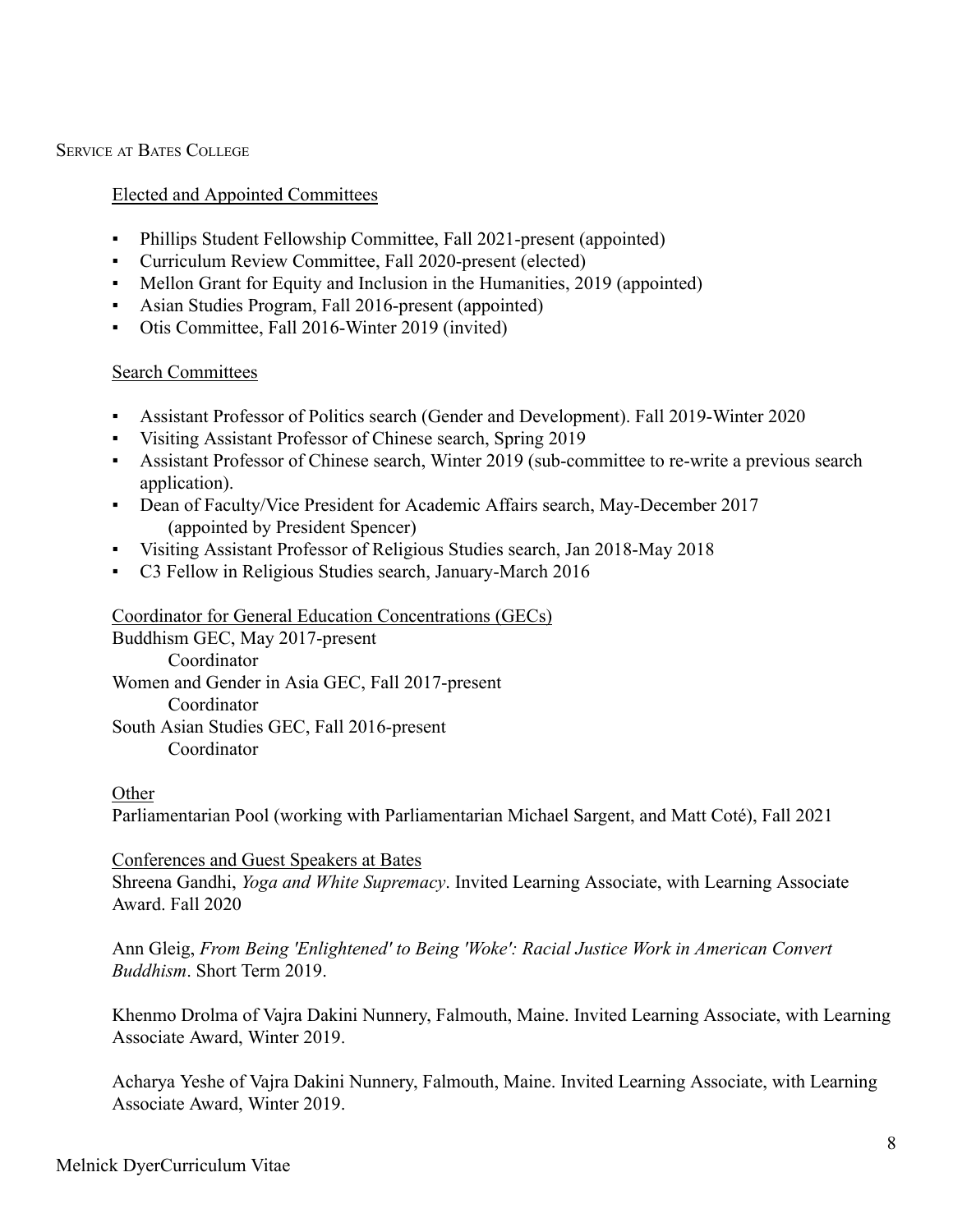Matt MacKenzie. *Luminous Cognizance: Toward a Buddhist Model of Consciousness.* March 2018.

Natasha Mikles. *Saving Our Mothers from Hell: Gesar, Mulian, and the 'Good Buddhist.'* Fall 2017.

Damon Berry. *"Race is Our Religion": Racial Protectionism and Religion in American White Nationalism*. Winter, 2017

Khenpo Jigme Kelzang. *Dharma Talk*. Short Term, 2017.

Co-coordinated the Religious Studies Speaker Series *Confronting Violence: Racism, Religion, and American Identities*. Winter 2017.

Co-coordinated the Religious Studies Speaker Series *Convictions: Race, Religion, and Surveillance Culture*. Winter 2016.

ADDITIONAL SERVICE TO THE FIELD

Scholarship

Peer Reviewer: Articles submitted to the *Journal of the American Association of Religion*

Peer Reviewer: Articles submitted to the *Journal of Feminist Studies in Religion*

Peer Reviewer: Articles submitted to the journal *Himalaya*

Peer Reviewer: Book proposals submitted to the International Association for the History of Religions

Assistant Editor: *Journal of the American Academy of Religion*. 2008-2011.

Assistant Editor: *Journal of the International Association of Tibetan Studies*. 2007-2009.

Graduate Research Assistant: Alderman Library at the University of Virginia, 2013-2014.

Graduate Research Assistant: *Tibetan and Himalayan Library* (online Digital Humanities resource). 2006-2011.

Research Assistant: To Donald S. Lopez, Jr. 2001-2003.

**Other** 

Faculty Advisory Board Member: Intercollegiate Sri Lanka Education (ISLE): Bates College Representative. 2017-2018.

TRAININGS AND WORKSHOPS ATTENDED, AND CERTIFICATIONS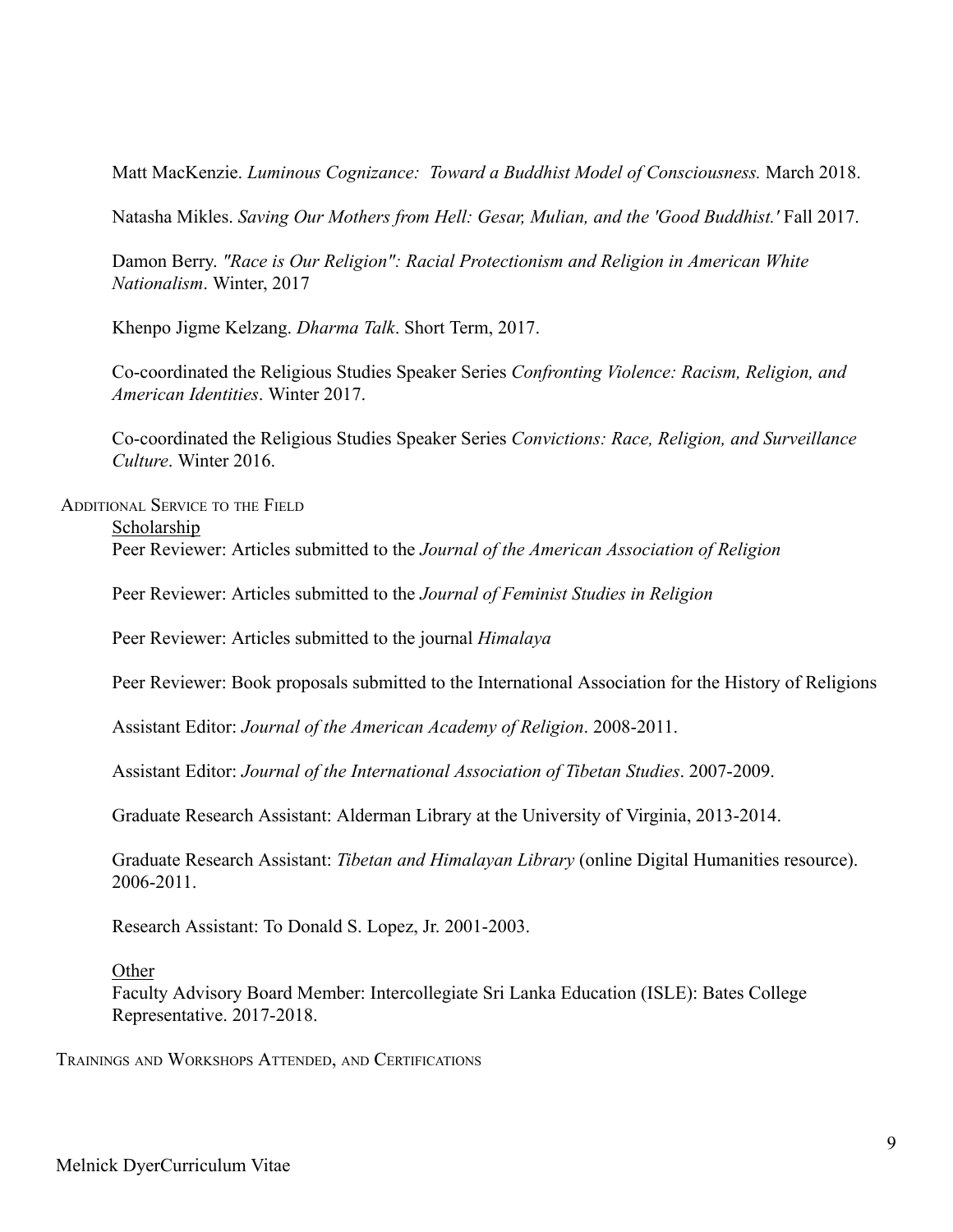Community Engaged Learning Across/Among Racial Differences, led by Leslie Hill, through the Harward Center, Fall 2021 (once a month).

Workshop: Reexamining Allyship: How Might We Move Beyond Performance & Toward Conflict Transformation, Bates College, May 2021.

Public Talk: Addressing Anti-Asian Racism and Advocating for Anti-Racism and Racial Solidarity, with Jennifer Ho. Bates College, April, 2021.

Workshop: Power Privilege and Oppression. Bates College, March, 2021.

Panel: Race and Racisms in Asia/Asian Studies, Association for Asian Studies, March, 2021.

Panel: Asian and South Asian Women in the Academy. Bates College, March, 2021.

Workshop: Racial Disparity, Structural Violence, and COVID-19 in Maine, Bates College, January, 2021.

Public Talk: Undoing Whiteness in American Buddhist Modernism, with Ann Gleig. Harvard Buddhist Community, April 2021.

Public Talk: Multicultural History of Dharma and Diversity: Focus on US and Insight Meditation communities, with Larry Yang. Harvard Buddhist Community, January 2021.

Public Talk: Dr. Angela Y. Davis, Keynote Address for MLK Day, Bates College, January, 2021.

Office of Equity and Inclusion, 14 Day Racial Equity Challenge, Bates College, November, 2020.

Conference Panel: Buddhism and Racism Across Asia, Europe and North America, American Academy of Religion, December, 2020.

Book Group: *So You Want to Talk About Race,* Fall 2020.

Panel: Land Acknowledgements, Bates College, October 2020.

Workshops: Commons Conversations, Let's Talk About Race, Part 3, Bates College, Fall 2020.

Workshops: Commons Conversations, Let's Talk About Race, Part 2, Bates College, Fall 2020.

Workshops: Commons Conversations, Let's Talk About Race, Part 1, Bates College, Fall 2020.

May Institute: Learning from our Remote Past. CBB Pedagogy Matters. May 26-28, 2020.

Workshop: Engagement in the Online Classroom, American Academy of Religion, April 3, 2020.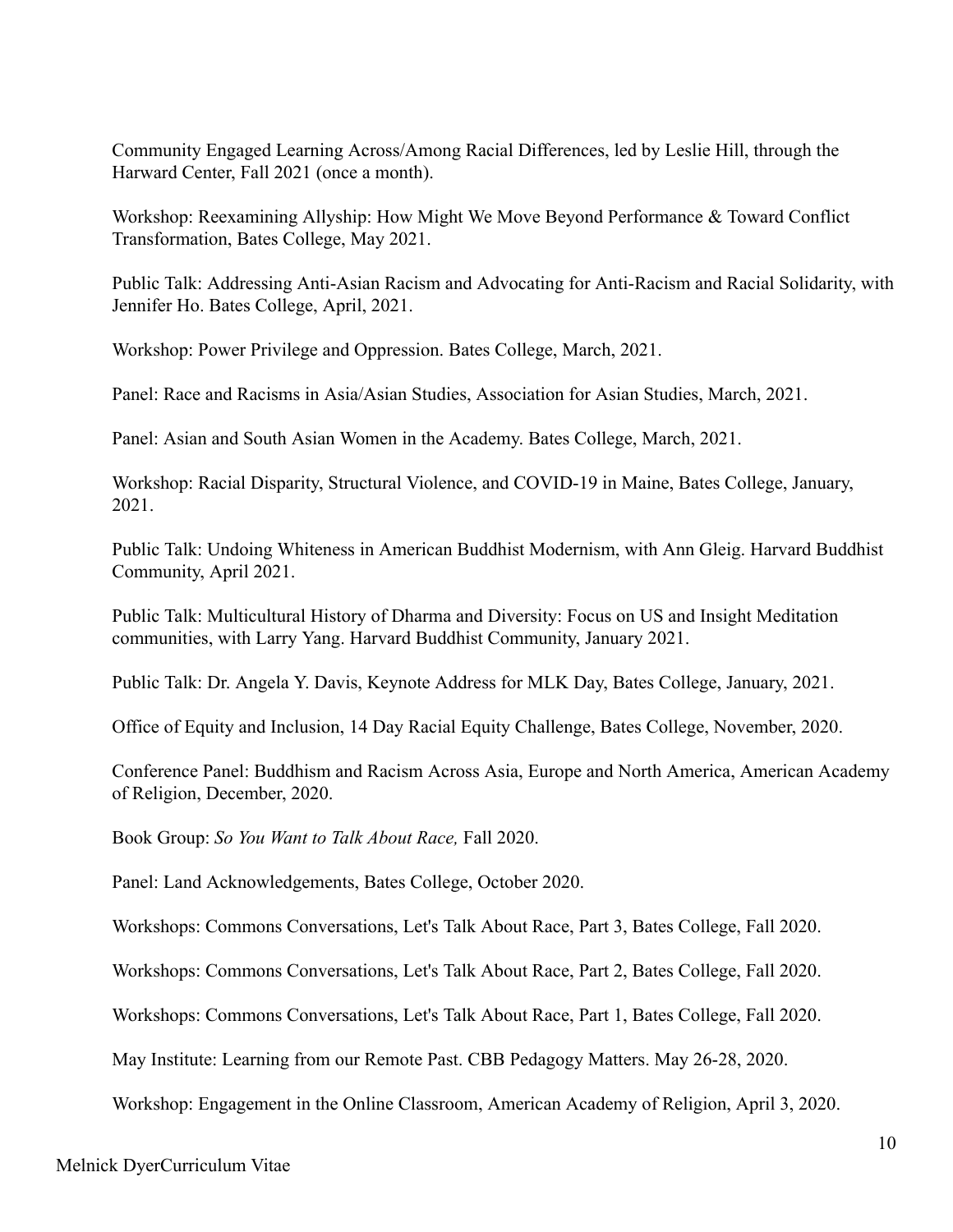Workshop: Designing Assignments for Remote Teaching, Writing at Bates, March 18, 2020.

Workshop: Leveraging Lyceum for Full Online Delivery of Courses, with Michael Hanrahan, March 17, 2020.

Workshop: "The Revolution Will Be Backward Designed - The Social Context of the Inclusively Designed Classroom," with Bryan Dewsbury, January, 2020.

Reading Group: *Heavy*. Bates College, January, 2020.

Reading Group: *White Fragility*. Bates College, January, 2020.

Workshop: Understanding and Addressing Multilingual Writers' Needs, with Ghada Gewarsh of Colby College, at Bates, August 2019.

Workshop: Engaging Students in Deep Reading, with Bridget Fullerton, Bates College, August 2019.

Workshop: Interpreting Student Evaluations, with Lynn Mandeltort, May 2019.

Learning Community: Student Participation in the Classroom, Summer 2019.

Workshop: Sacred Writes Publicly Engaged Scholarship training (1 week), June, 2019.

Symposium: Development and Use of Open Educational Resources in Higher Education, Bates College, April, 2019.

Webinar: Every Semester Needs a Plan, National Center for Faculty Development and Diversity, January, 2019.

Workshop: "Tenure & Time Management: How to Manage Your Time So You Can Publish Prolifically AND Have a Life Beyond the Ivory Tower," October, 2018.

Workshop: Lotsawa Translation, Trans/lation and Trans/formation, Boulder, Colorado, October, 2018.

Workshop: Maine British Studies Reading Group Meeting, August, 2018.

Training: Wilderness First Aid (WFA) Certification through Wilderness Medical Associates, 2018.

Workshop: Learning for EveryBody: Inclusive Teaching and Curricular Practices, with Susan Burch, December, 2017.

Workshop: Supporting English Language Learners as Writers, Bates College, November 2017.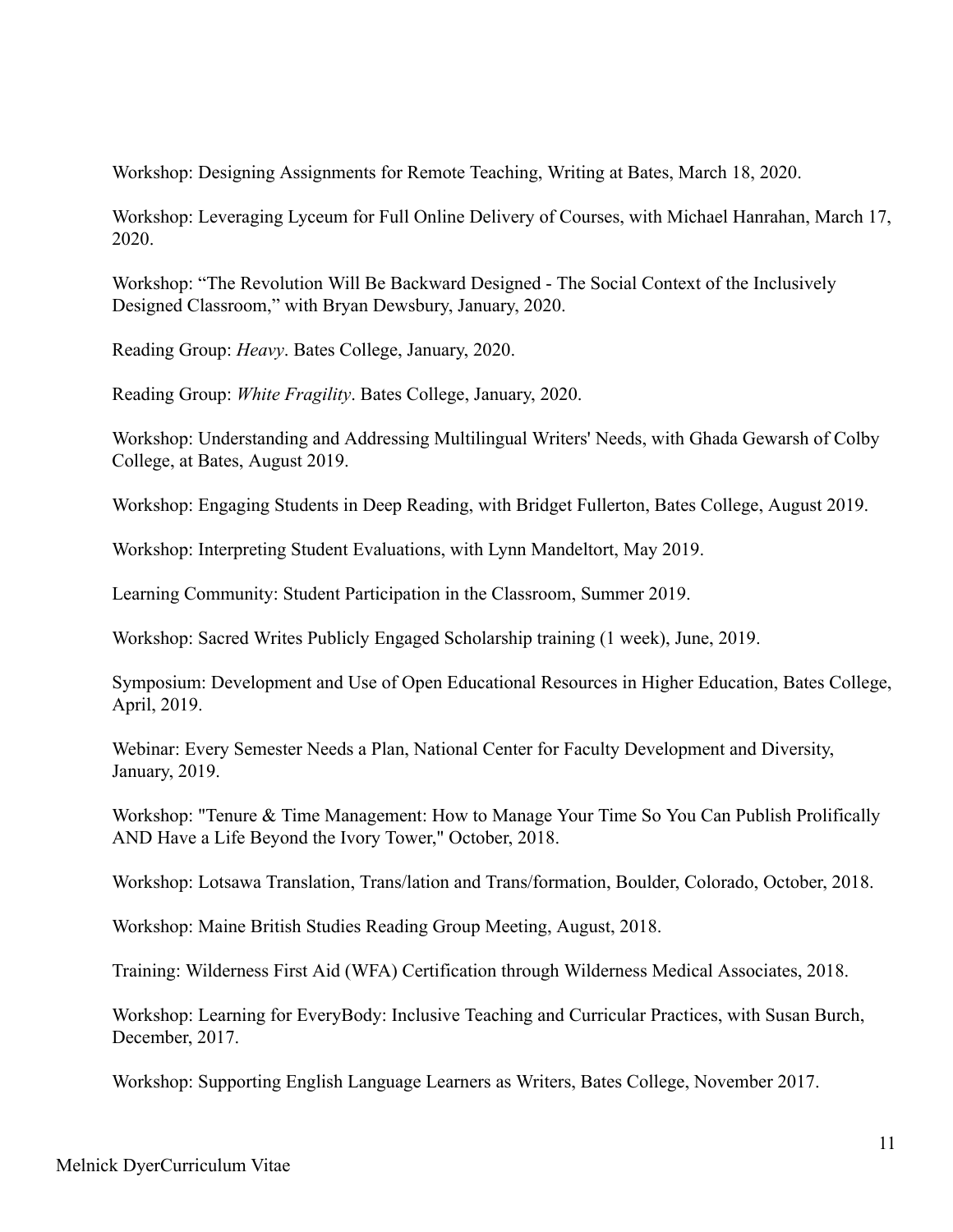Workshop: Using Primary Sources in Class, with Christina Bell, Bates College, August, 2017.

Workshop: May Conference, "Beyond Compliance: Better Teaching Through Universal Design," Bates College, May 2017.

Teaching Triangles at Bates College, Winter 2017.

Reading Group: Justice and Equity Reading Group, Fall 2016-Winter. 2017.

Writing @ Bates Grading Workshop, November, 2016.

The Joy Fish Lab Learning Community (Asian Studies), Fall 2016.

FCLT Learning Community, Fall 2016.

Publicly Engaged Pedagogy (PEP) Learning Community, Harward Center, Bates College. Fall, 2016.

Active Ally Training and Certification through the Office of Intercultural Education at Bates College, Spring, 2016.

Green Dot Violence Intervention Training at Bates College, Winter, 2016.

Teaching Triangles at Bates College, Winter 2016.

Learning Objectives Workshop, September, 2016.

LGBTQ+ 101 Training at Bates College, October 11, 2015.

LGBTQ+ Student Support Training (SAFE: *Saints, Activities for Equity,* St. Lawrence University, 2014.

Wilderness First Aid (WFA) training through SOLO, January 2009.

PROFESSIONAL AFFILIATIONS

American Academy of Religion Association for Asian Studies Association for Nepal and Himalayan Studies American Association of University Women US Department of State Alumni Organization University of Virginia Buddhist Studies Group

**OTHER SERVICE** 

Board Member, Vajra Dakini Nunnery, 2018-present